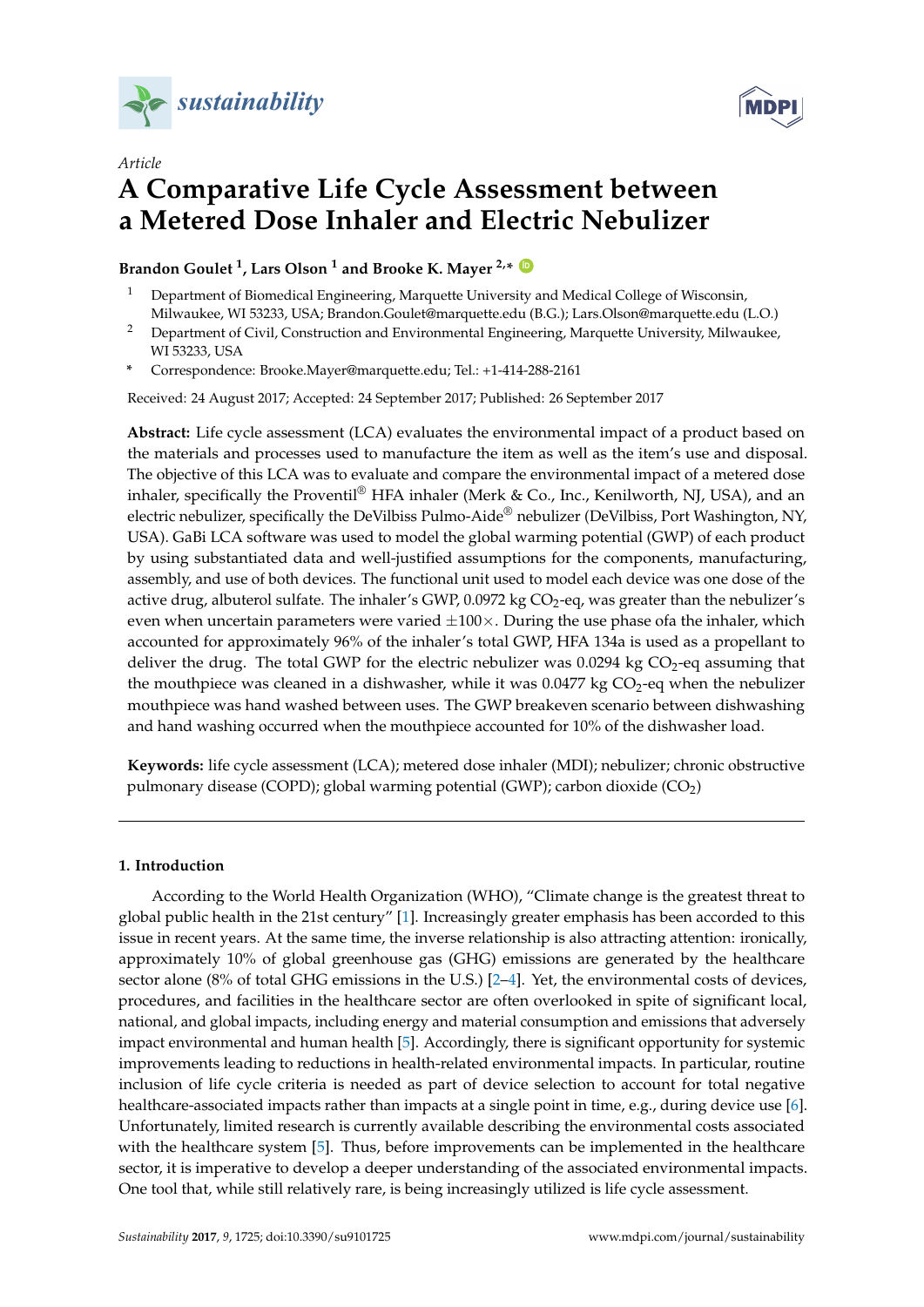Life cycle assessment (LCA) provides a quantitative, systematic approach for determining the environmental costs of a product or system over its life cycle, including raw material extraction, production, transportation and distribution, use, and final disposal. This approach can provide a complete "cradle-to-grave" (tracking impacts from extraction to disposal) or "cradle-to-cradle" (tracking impacts from extraction to recycling for reuse) assessment, or can be used to focus on individual phases of the life cycle. LCA is now a common tool to evaluate technologies and systems from an environmental impact standpoint and is being increasingly used to guide design, manufacturing, and logistics. The International Organization for Standardization has published an LCA standard, ISO 14040 [\[7\]](#page-11-5), which establishes LCA principles and framework.

The specific objective of this study was to evaluate the environmental impacts of systems designed to deliver inhaled medication for treatment of chronic obstructive pulmonary disease (COPD) using LCA. Globally, COPD is the third leading cause of death, with disproportionate effects in developing regions with unreliable electricity [\[8](#page-11-6)[–10\]](#page-11-7). COPD also accounts for billions in annual economic losses due to lost workdays [\[11\]](#page-11-8). Thus, it is critical that effective and affordable COPD treatments are available to people around the world. It is also imperative to consider the environmental impacts of these treatments, which have yet to be evaluated. In the U.S. and other developed countries, portable metered dose inhalers are most commonly used to treat COPD, while electric nebulizers are most often used in a home or medical facility. Thus, a comparative LCA of an inhaler and nebulizer system was performed in this study. This research is the only known LCA comparing inhalers and nebulizers. It will help to inform COPD treatment device design improvements, and can contribute to calculations of carbon market offsets of COPD treatment devices.

## **2. Materials and Methods**

#### *2.1. Goal and Scope Definition*

The purpose of this study was to perform a comparative LCA to evaluate the cradle-to-use phase global warming potential (GWP) of a metered dose inhaler, specifically the Proventil<sup>®</sup> HFA inhaler, relative to an electric nebulizer, specifically the DeVilbiss Pulmo-Aide® nebulizer (both are pictured in Figure S1 in the Supplementary Data). Both of the devices are used for the treatment of COPD via delivery of the inhalation aerosol drug albuterol sulfate.

The frequency of administration of bronchial dilation drugs (e.g., albuterol sulfate) to a patient varies between the inhaler and nebulizer methods of delivery based on the severity of asthma and the concentration of the drug that is delivered. Thus, to compare the environmental impacts of the inhaler and nebulizer, the functional unit in this study was defined as one dose of albuterol sulfate. A single inhaler can be used to supply 100 doses (2 puffs per dose). The nebulizer was modeled as being able to administer 2000 doses assuming 2–4 treatments per week and a 10 year average lifespan of the compressor [\[12\]](#page-11-9).

An inventory analysis of the manufacturing processes and materials used to produce the two drug delivery devices was conducted, and the inventories were then modeled using GaBi Product Sustainability software (v. 6) to calculate the products' environmental impact quantified as GWP from cradle through use phase. Transportation and packaging were excluded from the analysis based on preliminary results, which demonstrated that they played insignificant roles in GWP impacts. When possible, pre-defined manufacturing processes included in the GaBi software were used to model the devices since these processes are typically well documented and vetted in terms of material and energy flows. Default process selections used U.S. data, while European process data was used when U.S. data was unavailable.

For consistency, the "US Electricity grid mix PE" GaBi process was used to model all of the electricity inputs. This electricity mix includes the U.S. national average mix of 0.4% geothermal, 0.3% wind, 6.4% hydro, 1.7% waste and biomass, 20% nuclear, 50.7% coal, 2.5% heavy fuel oil, and 20% natural and blast furnace gas energy sources.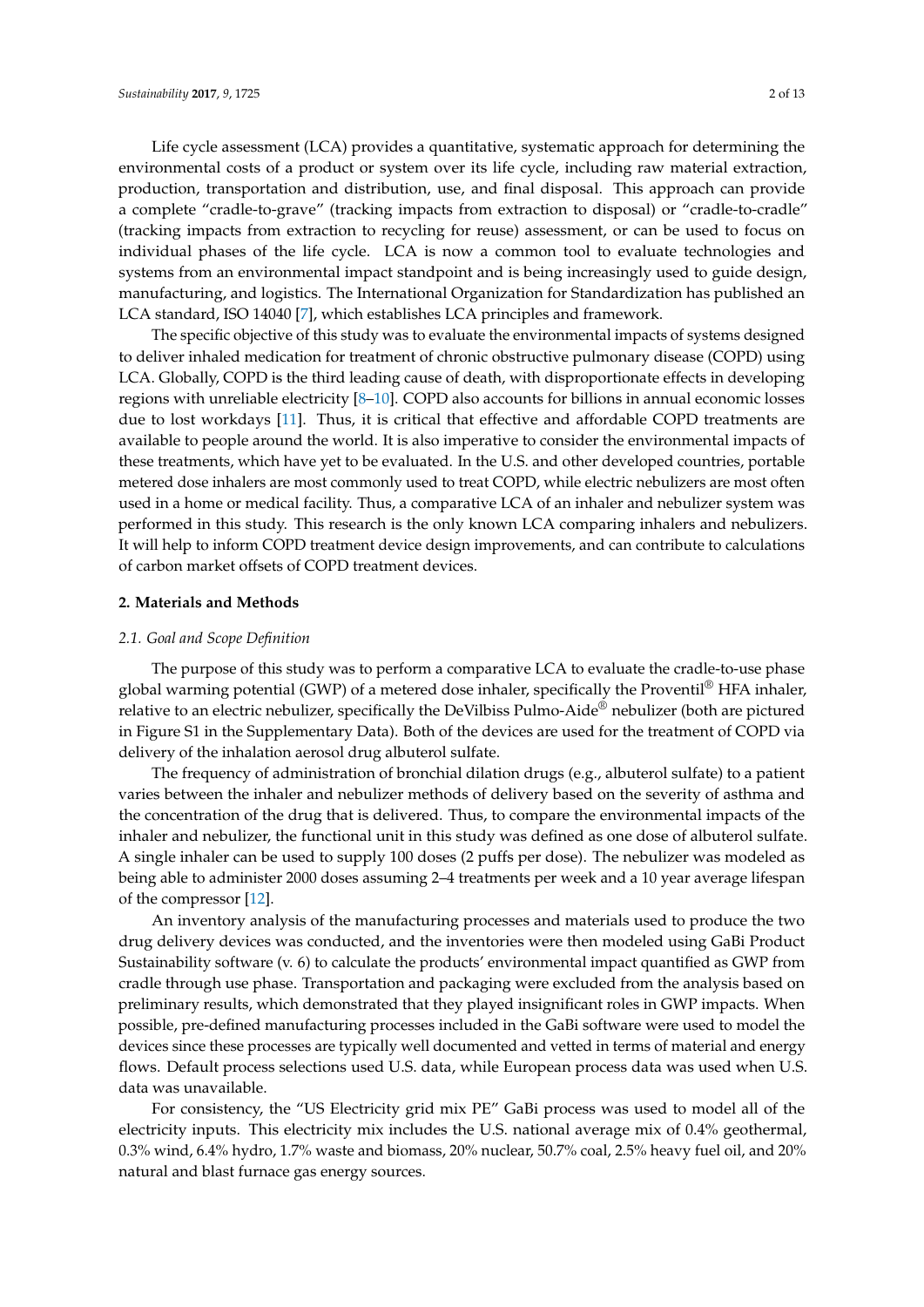#### *2.2. Inventory Analysis: Metered Dose Inhaler*

For each drug delivery device, the inventory was prepared by disassembling the device and determining the mass and major composition of each component, as shown for the metered dose inhaler in Table [1.](#page-2-0) The Proventil<sup>®</sup> HFA inhaler can be categorized into six major components: the active substance, propellant, surfactant, metering valve, actuator, and canister [\[13\]](#page-11-10). The following sections describe the assumptions for the manufacture and assembly of each component used to model the device using manufacturing processes available in the GaBi Professional + Extension XVII database (as shown in the inventory flow diagram in Figure S2 in the Supplementary Data). An inhaler assembly energy input of 1 MJ (0.001 MJ/dose) was estimated based on other manufacturing processes built into the GaBi database.

| <b>Major Components of</b><br>the MDI | Mass(g) | Composition                      | GaBi Model<br><b>Manufacturing Process</b> |
|---------------------------------------|---------|----------------------------------|--------------------------------------------|
| Active substance                      | 0.02    | Albuterol Sulfate                | N/A <sup>1</sup>                           |
| Propellant                            | 6.68    | HFA-134a                         | N/A <sup>1</sup>                           |
| Surfactant                            | 0.002   | Oleic acid and ethanol           | N/A <sup>2</sup>                           |
| <b>Metering Valve</b>                 |         |                                  |                                            |
| Ferrule                               | 1.10    | Aluminum                         | Stamping and Bending                       |
| Ferrule Gasket                        | 0.13    | High Density Polyethylene (HDPE) | <b>Plastic Injection Molding</b>           |
| Valve Stem                            | 0.30    | Stainless Steel                  | Deep Drawing                               |
| <b>Compression Spring</b>             | 0.09    | Steel Wire                       | Auto Coiler                                |
| Tank                                  | 0.26    | Stainless Steel                  | <b>Stamping and Bending</b>                |
| <b>Bottle Emptier</b>                 | 0.39    | <b>Stainless Steel</b>           | Stamping and Bending                       |
| Diaphragm                             | 0.07    | Nitrile Rubber                   | Plastic Injection Molding                  |
| <b>Tank Seal</b>                      | < 0.01  | Nitrile Rubber                   | N/A <sup>2</sup>                           |
| Actuator                              |         |                                  |                                            |
| Actuator                              | 8.62    | Polypropylene                    | Plastic Injection Molding                  |
| <b>Actuator Cap</b>                   | 1.20    | Polypropylene                    | Plastic Injection Molding                  |
| Canister                              | 4.56    | Aluminum                         | Deep Drawing                               |

<span id="page-2-0"></span>**Table 1.** Components of the metered dose inhaler (MDI) including mass (total of 23.4 g), composition, and manufacturing process used in the GaBi life cycle assessment (LCA) model.

<sup>1</sup> Not applicable (N/A) as the manufacturing process was modeled as directly combining the materials to output the component using 1 MJ assembly energy input/device; <sup>2</sup> Not applicable (N/A) as this component was excluded from the model due to negligible mass.

#### 2.2.1. Active Substance

The active bronchodilator substance is albuterol sulfate,  $(C_{13}H_{21}NO_3)$ <sup>2</sup>·H<sub>2</sub>SO<sub>4</sub> (also known as salbutamol sulfate, the WHO recommended name). Albuterol sulfate makes up 0.3% of the net weight of the drug [\[14\]](#page-11-11). Detailed information about albuterol sulfate and its production is not publicly available. However, since the functional unit in this analysis was a single dose of the drug, an exact representation of the albuterol sulfate itself was not necessary in this comparative LCA since both devices use albuterol sulfate, and the device impacts were normalized to the functional unit of a single dose. Accordingly, a new GaBi process was developed to represent the active substance. A conservative placeholder, chlorodifluoromethane (CHF2Cl, also known as HCFC-22 or R22), was used to model the active ingredient. HCFC-22 is commonly used as a propellant and is characterized by a high GWP (up to  $1700\times$  that of CO<sub>2</sub> [\[15\]](#page-12-0)); as such, it was anticipated to have greater negative GWP impacts than albuterol sulfate. If the GWP impacts of HCFC-22 were shown to be negligible in the model in comparison to other components, then negligible impacts from albuterol sulfate could also be assumed.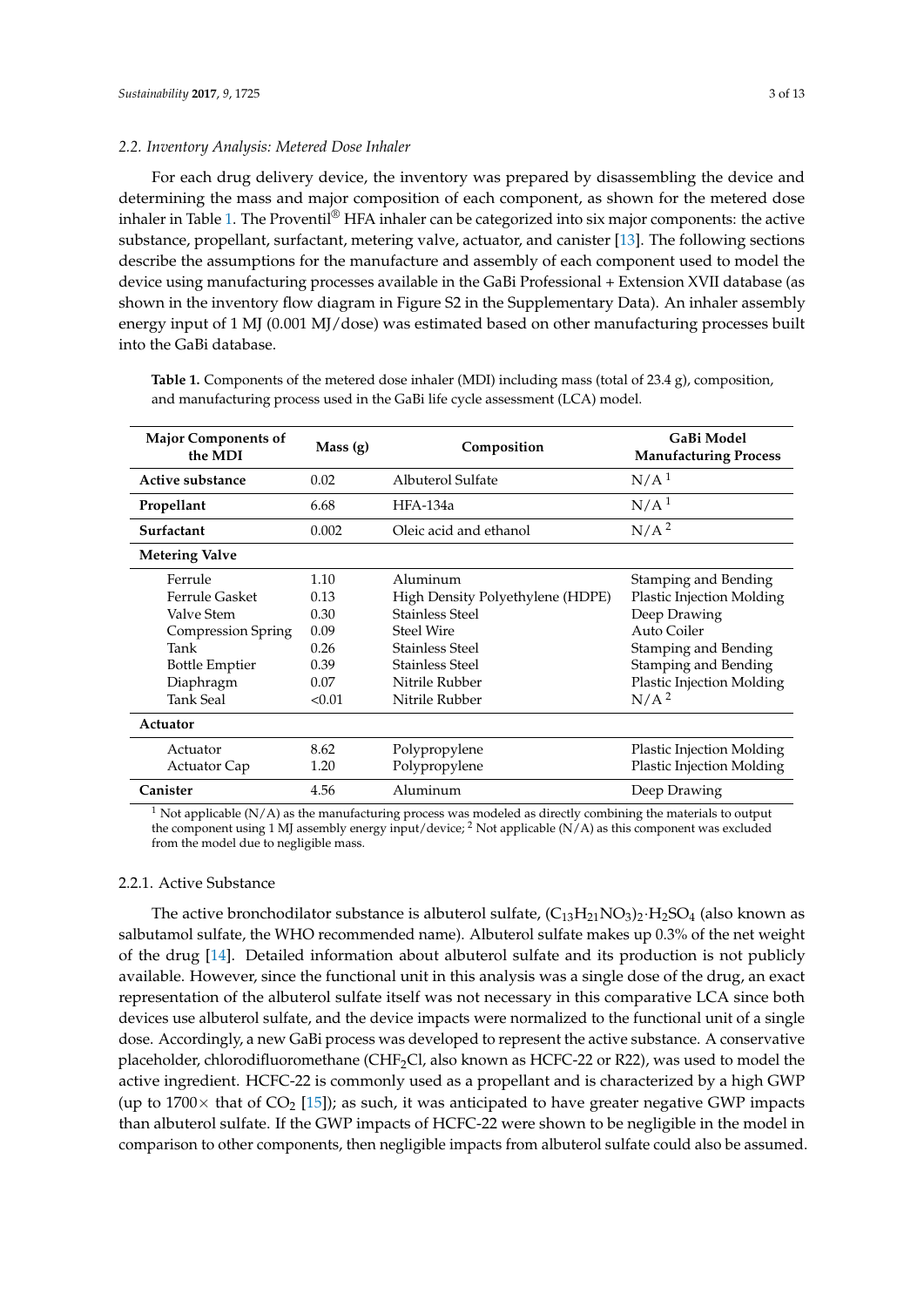Microionizers using compressed air are used to convert the active drug into an ultra-fine powder [\[13\]](#page-11-10), so for production of the active substance, a compressed air manufacturing process was used in the GaBi model.

#### 2.2.2. Propellant

The inhaler relies on the propellant to forcefully deliver an aerosolized cloud of the drug (1% albuterol sulfate in saline solution combined with surfactant) to the user. The propellant in Proventil<sup>®</sup> HFA is hydrofluoroalkane-134a (HFA-134a, or 1,1,1,2-tetrafluoroethane,  $C_2H_2F_4$ ), which represents 99.7% of the net weight of the drug formulation [\[14\]](#page-11-11). Production of the propellant was modeled in GaBi as a reaction between hydrogen fluoride (HF) and trichloroethylene  $(C_2HCl_3)$  in a closed system [\[16\]](#page-12-1):

$$
4HF + C_2HCl_3 \rightarrow CH_2FCF_3 + 3HCl
$$

Based on stoichiometry, the chemical reaction to yield 1 kg of HFA-134a requires 0.784 kg of HF and 0.969 kg of  $C_2HCl_3$ . When the reactants are in vapor form, the temperature at which the reaction occurs is 380 ◦C; assuming room temperature initially, this would require 495 kJ of thermal energy input. The reaction also produces 2.14 kg of HCl, which was modeled as being recoverable for reuse for other purposes.

## 2.2.3. Surfactant

The surfactant allows the active substance and the propellant to mix together, creating the inhalation solution. For the aerosol drug in Proventil® HFA, oleic acid and ethanol compose the surfactant [\[13\]](#page-11-10). However, as mass of the surfactant is approximately 10% of the active substance (less than 0.01% of the total mass of the inhaler), the surfactant was considered negligible and was excluded from the model.

#### 2.2.4. Metering Valve

The metering valve controls the dose of drug released in a single inhaler puff. It consists of the ferrule, ferrule gasket, valve stem, compression spring, tank, bottle emptier, diaphragm, and tank seal.

Stamping was used to model production of the aluminum ferrule in GaBi. The ferrule gasket was modeled as polyethylene composition manufactured by using injection molding. The valve stem, spring, tank, and bottle emptier were modeled as 316 stainless steel material. While valve stems can be manufactured using metal injection molding [\[17,](#page-12-2)[18\]](#page-12-3), this process is not built into the GaBi database, so deep drawing was used instead. The compression spring is manufactured using an auto-coiling machine, which has a similar energy consumption to steel stamping and bending, as employed in the GaBi model. The tank and bottle emptier are manufactured via press forming, which was assumed to be similar to stamping and bending, as used in the GaBi model. Nitrile rubber is used to produce the diaphragm and tank seal. In GaBi, the rubber was modeled as a blend of 50% acrylonitrile and 50% butadiene (the acrylonitrile content in rubber typically ranges from 20–50%) [\[19](#page-12-4)[,20\]](#page-12-5). The polymerization process was condensed into a single phase and was assumed to have a similar energy consumption to the acrylonitrile-butadiene-styrene copolymer resin in GaBi [\[21\]](#page-12-6). The mass of the tank seal was less than 0.01 g (<0.04% of the total mass of the inhaler), and was thus assumed to be negligible and was excluded in the model.

#### 2.2.5. Actuator

The actuator (which controls the inhaler movement) and actuator cap were modeled as polypropylene parts manufactured using plastic injection molding.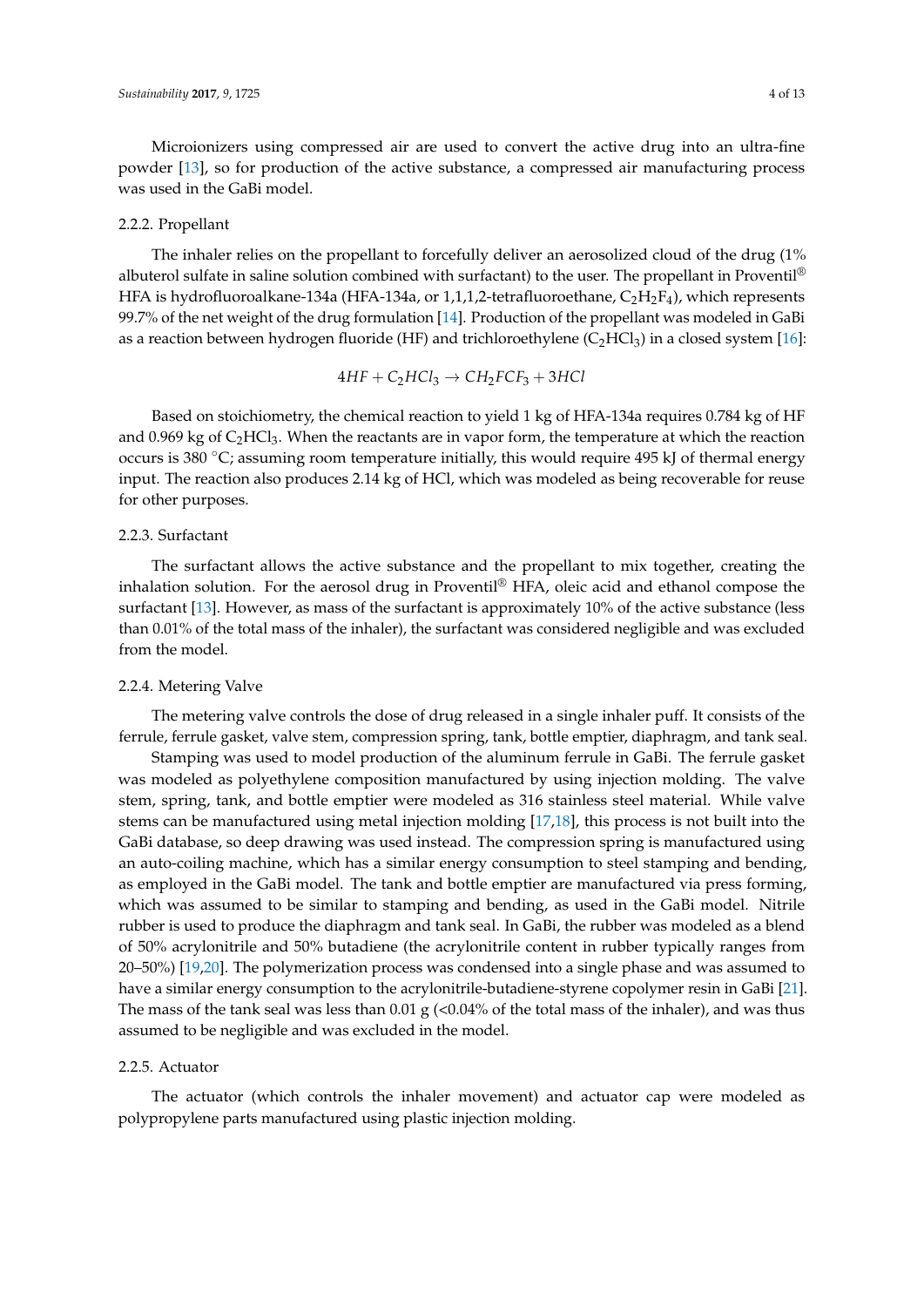## 2.2.6. Canister

The canister containing the drug was modeled using aluminum deep drawing manufacturing. To prevent the albuterol sulfate and HFA-134a from reacting with the aluminum, the interior surface of the canister and valve components are coated with a thin dual-layer coating  $\left($  \le 1 \le um) consisting of a vapor-deposited inorganic layer and a fluorine layer [\[22\]](#page-12-7). The mass of the coating in the device is negligible, and was thus excluded from the model.

## 2.2.7. Use Phase

During the inhaler's use phase, the medicine canister is placed into the actuator and the device is primed by shaking before use. A single dose of the drug is administered in the form of two puffs of the inhaler. In the GaBi LCA model, the sole input for the use phase was the inhaler itself. All of the propellant associated with each puff was assumed to be released to the atmosphere (i.e., no absorption of the propellant itself in the body in this conservative model), with an associated GWP impact.

#### *2.3. Inventory Analysis: Electric Nebulizer*

An inventory of the components of the DeVilbiss Pulmo-Aide® nebulizer was produced by disassembling the device and determining the mass and major composition of each component, as listed in Table [2.](#page-4-0) The major components of the nebulizer were grouped into the active substance (as described previously), exterior shell, stator (including core, coils and cover), rotor (including squirrel cage, ball bearings, and central shaft), suction chamber, fan (including fan, fan housing, and cross brace), medicine delivery (including mouthpiece, medical tubing, and medicine chamber), and power cord.

| <b>Major Components of</b><br>the EN | Mass (g)           | Composition                           | GaBi Model<br><b>Manufacturing Process</b> |
|--------------------------------------|--------------------|---------------------------------------|--------------------------------------------|
| <b>Active Substance</b>              | 0.003 <sup>2</sup> | Albuterol Sulfate                     | N/A <sup>1</sup>                           |
| <b>Exterior Shell</b>                | 1102               | Acrylonitrile Butadiene Styrene (ABS) | <b>Plastic Injection Molding</b>           |
| <b>Stator</b>                        |                    |                                       |                                            |
| Core                                 | 539                | Steel                                 | Casting                                    |
| Coils                                | 135                | Copper                                | Wire Drawing                               |
| Cover                                | 182                | <b>Steel</b>                          | Stamping and Bending                       |
| Rotor                                |                    |                                       |                                            |
| Squirrel Cage                        | 288                | Aluminum                              | Casting                                    |
| Ball Bearings &                      | 124                | <b>Stainless Steel</b>                | Casting                                    |
| Central Shaft                        |                    |                                       |                                            |
| <b>Suction Chamber</b>               | 510                | Aluminum                              | Casting                                    |
| Fan                                  |                    |                                       |                                            |
| Fan                                  | 16                 | Polyvinyl Chloride (PVC)              | <b>Plastic Injection Molding</b>           |
| Fan Housing                          | 148                | PVC.                                  | Plastic Injection Molding                  |
| Cross Brace                          | 37                 | <b>Steel</b>                          | Stamping and Bending                       |
| <b>Medicine Delivery</b>             |                    |                                       |                                            |
| Mouthpiece                           | 19                 | Polypropylene                         | <b>Plastic Injection Molding</b>           |
| <b>Medical Tubing</b>                | 41                 | PVC.                                  | Extrusion                                  |
| Medicine Chamber                     | 12                 | Polymethylmethacrylate (PMMA)         | <b>Plastic Injection Molding</b>           |
| <b>Power Cord</b>                    | 112                | 70% Copper / 30% PVC                  | Wire Drawing/Extrusion                     |

<span id="page-4-0"></span>**Table 2.** Components of the electric nebulizer (EN) including mass (total of 2726 g), composition, and manufacturing process used in the life cycle assessment (LCA) model.

<sup>1</sup> Not applicable (N/A) as the manufacturing process was modeled as directly combining the materials to output the component using 0.11 MJ assembly energy input/device; <sup>2</sup> For a single dose.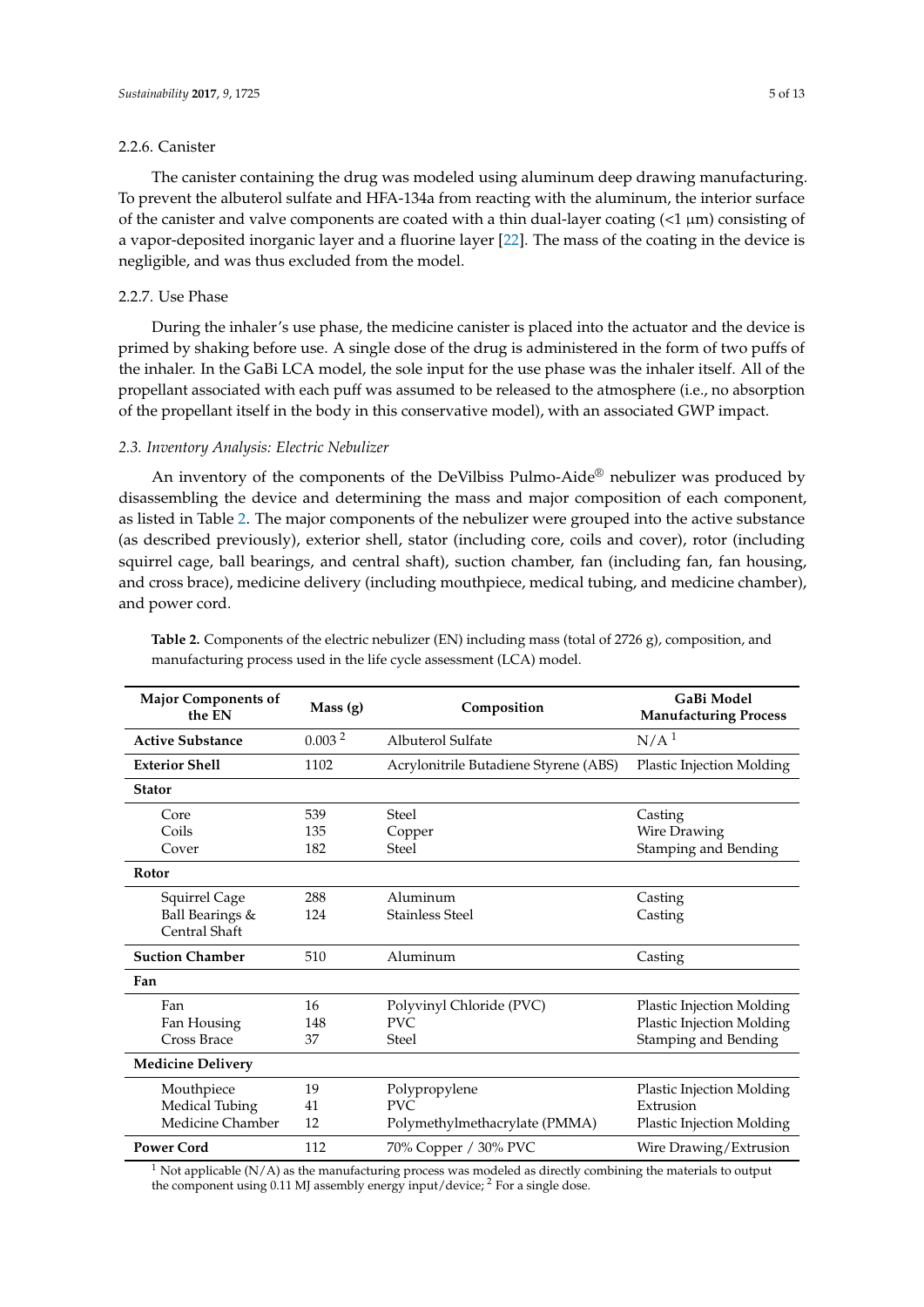Throughout the model, it was assumed that the DeVilbiss Pulmo-Aide® nebulizer was constructed out of lightweight, durable, and easily accessible materials to keep costs to a minimum. Additional assumptions for the manufacturing and assembly of each component were made to accommodate the LCA model by using the processes available in the GaBi database, as described in the following sections. An assembly energy of 0.1 MJ (0.0005 MJ/dose) was used to represent manufacturing based on other manufacturing processes built into GaBi.

## 2.3.1. Active Substance: Albuterol Inhalation Solution

A single dose of the albuterol sulfate inhalation solution used during device operation contains 0.003 g of albuterol sulfate, 3 g of sterile saline, and 0.000049 g of 96% sulfuric acid used to adjust the pH from 7 to 4. The saline solution was modeled using deionized water and sodium chloride. The solution production process included an input of 335 kJ thermal energy, as calculated to dissolve the sodium chloride using the specific heat of water and the required change in temperature from room temperature to boiling.

## 2.3.2. Exterior Shell

The outer shell of the nebulizer consists of three separate parts, all of which are composed of the same material, and was thus modeled as a single part. Acrylonitrile butadiene styrene (ABS) material was used to model the manufacture of the exterior shell via plastic injection molding.

## 2.3.3. Stator: Core, Coils and Cover

The motor's core was manufactured using multiple steel sheets. The manufacturing process was simplified in the GaBi model by representing the mass of the steel in the core as 80% of the combined mass of the stator's core and coils. The copper coils (remaining 20% of the combined mass) were modeled by using wire drawing manufacturing. The coils and core were coated with a laminate to improve the efficiency of the induction motor, but this coating was excluded from the model as its mass was negligible in comparison to the total mass. The cover was modeled as steel, which was bent, welded together, and press formed around the stator.

#### 2.3.4. Rotor: Squirrel Cage and Ball Bearings & Central Drive Shaft

The rotor's squirrel cage was assumed to be aluminum rather than copper composition because it would offer a less expensive option. Rotor manufacturing was modeled by using the common die casting process [\[23](#page-12-8)[,24\]](#page-12-9). The mass of the squirrel cage (electromagnets) was assumed to be 70% of the rotor's mass, while the other 30% consisted of the ball bearings and the central drive shaft. The central drive shaft is inserted into the rotor squirrel cage when it is hot, which allows it to shrink onto the shaft and have a firm fit. The modeling assumption was that 0.1 MJ of electricity was input into the system to manufacture the ball bearings and the central shaft.

#### 2.3.5. Suction Chamber

The suction chamber was simplified by assuming it was constructed using die casting with only aluminum materials. The rubber seal weighed less than 0.01  $g$  (<0.0003% of device mass), and was thus assumed to be negligible in the model.

## 2.3.6. Fan: Fan, Fan Housing, and Cross Brace

The fan and housing for the fan were modeled using polyvinyl chloride (PVC) granulates to manufacture the parts using plastic injection molding. The cross brace was manufactured using steel and was modeled using a stamping and bending method.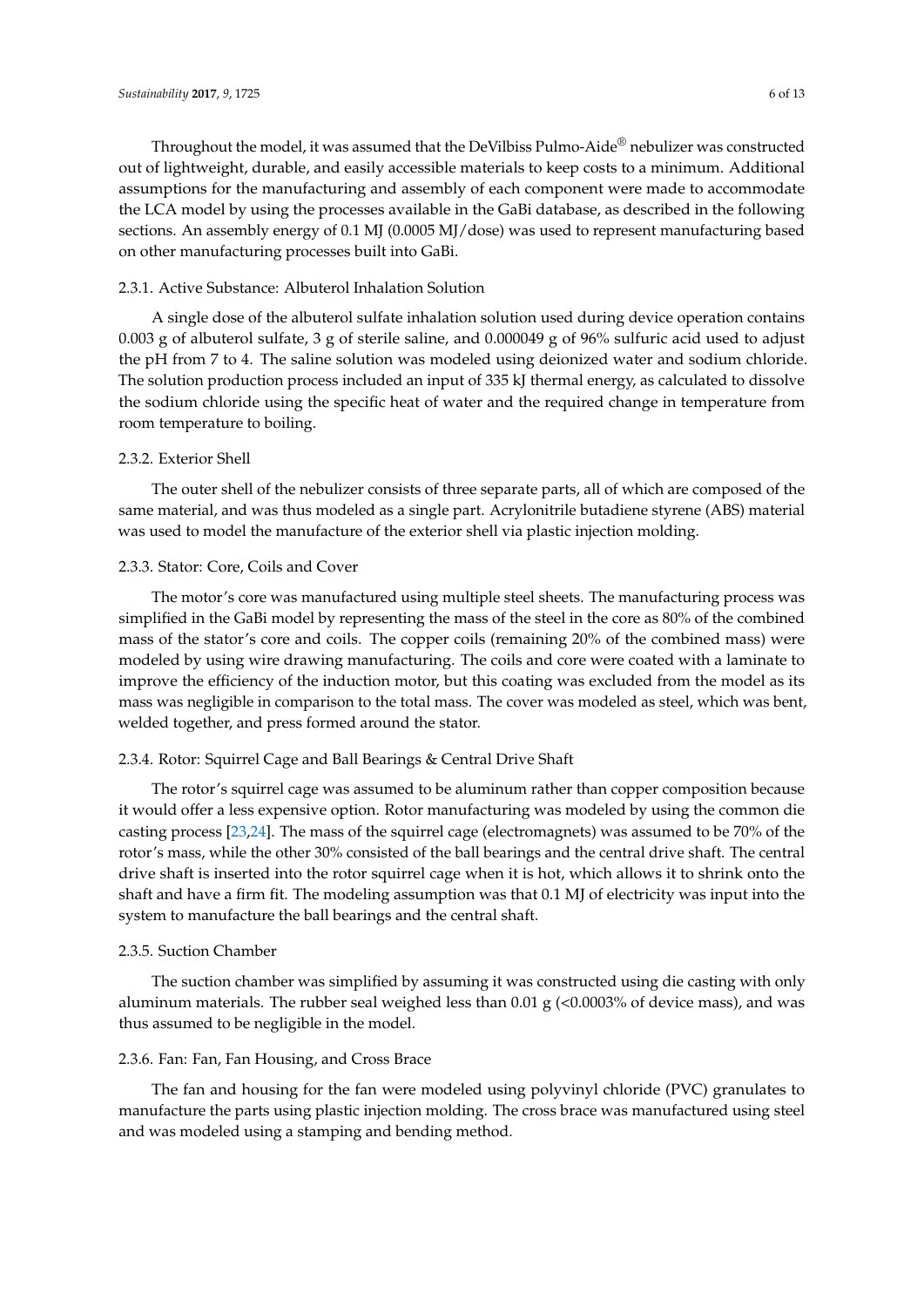The materials used to model the mouthpiece, medical tubing, and medicine chamber were polypropylene, PVC, and polymethylmethacrylate (PMMA), respectively. The mouthpiece and medicine chamber manufacturing were modeled using plastic injection molding, while manufacturing of the medical tubing was modeled using extrusion.

#### 2.3.8. Power Cord

The power cord was modeled as copper wire surrounded by PVC tubing, with the relative composition of the materials consisting of 70% PVC and 30% copper. In the model, the PVC tubing was manufactured by extrusion and the copper wiring was manufactured by wire drawing. The electricity required to manufacture the power cord was assumed to be 0.1 MJ based on other manufacturing processes in GaBi.

## 2.3.9. Use Phase

During the use phase of the nebulizer, the device was modeled as requiring 60 W of power for 15 min.

Unlike the inhaler, which cannot be reused after the drug is spent, a single nebulizer is used numerous times over its lifespan. The mouthpiece and medicine delivery components are cleaned between each use. In this study, two different approaches to cleaning were modeled as a part of the use phase: (1) using a dishwasher; and (2) hand cleaning. The model used a 1800 W dishwasher for one hour, requiring 15 L (4 gallons) of tap water. All of the tap water inputs were modeled as sourced from surface water, which is a more conservative source as it typically requires a higher degree of treatment than groundwater. A full-capacity dishwater was assumed to use 10 g of soap. In the GaBi model, the soap was modeled as glycerin, which is one of the products of saponification (the chemical process used to produce soap). The mouthpiece was assumed to take up 1% of the dishwasher volume, and materials and energy were allocated accordingly.

When the nebulizer mouthpiece was hand washed, it was assumed that 1 g of soap was used. Additionally, 7.6 L (2 gallons) of tap water was used per minute, and 1 min was assumed for device cleaning. After hand washing, the mouthpiece and medicine chamber are sterilized in a vinegar solution composed of one part acetic acid (5% acidity vinegar) to three parts water. In the model, the vinegar solution was composed of 100 g of vinegar and 300 g of tap water.

#### *2.4. Impact Assessment*

After using the inventory analysis to develop complete GaBi models representing the cradle-to-use phases of the inhaler and nebulizer, a comparative impact assessment of GWP was performed using the material and energy flows and environmental impacts as defined in the GaBi database. In accordance with the ISO 14040 [\[7\]](#page-11-5), normalization and weighting are optional components of impact assessment, and were therefore omitted from this analysis.

## *2.5. Statistics*

Together with the baseline scenario (best data approximations), the best and worst case uncertainty scenarios ( $\pm 100 \times$  uncertain parameters) provided three data points from which statistics were computed at a confidence level of  $\alpha = 0.05$ . The small sample size preempted tests for normal distributions; however, ANOVA and Tukey post hoc tests, which assume normal distributions, were used to test for statistically significant differences in the devices' GWPs. All of the statistics were performed using GraphPad Prism software.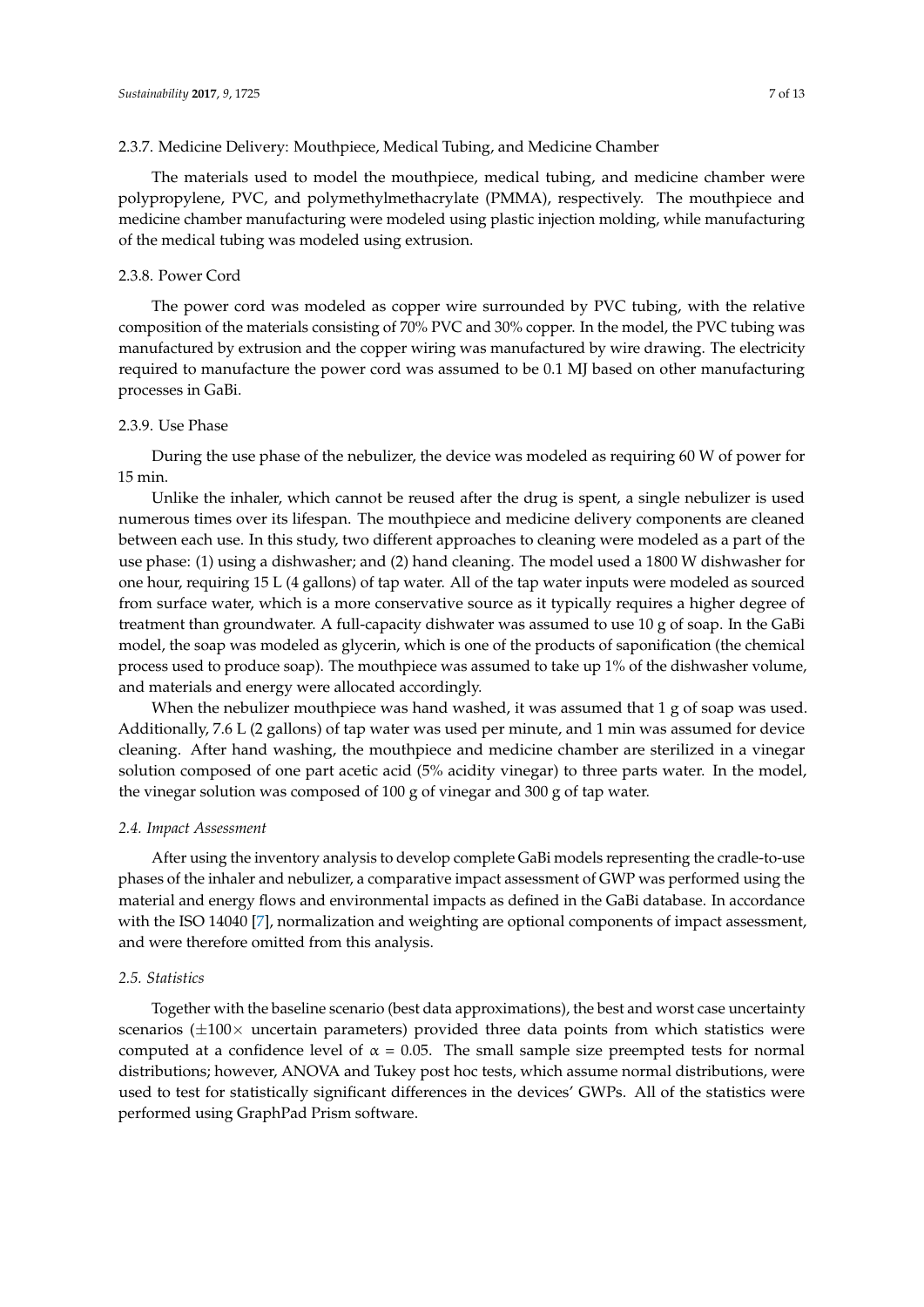#### **3. Results and Discussion**

The total GWP of the inhaler in comparison to the nebulizer, cleaned using a dishwasher or via *Sustainability* **2017**, *9*, 1725 8 of 13 hand washing, is shown in Figure [1.](#page-7-0) The bars represent the baseline scenario, using best estimates and assumptions for all of the input parameters. The inhaler had significantly higher GWP than the nebulizer, and cleaning the nebulizer by hand washing was associated with greater GWP than cleaning nebulizer, and cleaning the nebulizer by hand washing was associated with greater GWP than it in the dishwasher. These differences arose from the use phase, whereas the pre-use phase, consisting of the extraction, production and manufacture, was statistically indistinguishable among the devices (and identical for the two nebulizer scenarios),  $p > 0.05$ .

The use phase constituted the majority of the GWP for the inhaler and hand washed nebulizer: The use phase constituted the majority of the GWP for the inhaler and hand washed nebulizer: 98% and 60%, respectively, whereas the use phase accounted for 40% of the dishwashed nebulizer's 98% and 60%, respectively, whereas the use phase accounted for 40% of the dishwashed nebulizer's GWP. For the inhaler, the use phase consists of two puffs of the inhaler, which releases HFA-134a to GWP. For the inhaler, the use phase consists of two puffs of the inhaler, which releases HFA-134a to the atmosphere. The results demonstrate that the inhaler's HFA-134a propellant has a substantial the atmosphere. The results demonstrate that the inhaler's HFA-134a propellant has a substantial environmental impact, which aligned with the initial study hypothesis. The use-phase difference environmental impact, which aligned with the initial study hypothesis. The use-phase difference between the nebulizer scenarios using hand washing vs. dishwashing was due to the vinegar cleaner between the nebulizer scenarios using hand washing vs. dishwashing was due to the vinegar cleaner and greater amount of water needed for handwashing. and greater amount of water needed for handwashing.

<span id="page-7-0"></span>

**FIGURE 1.** Total crace potential comparison of the independent of the independent of the independent of the intervals in comparison to hand washing). The bars illustrate the baseline assessment, while the error bars signify the uncertainty analysis using  $\pm 100\times$  inputs for the most  $\mathbf{b}$  assessment, while the error bars signify the uncertainty  $\mathbf{b}$  in puts for the properties  $\mathbf{b}$ most uncertain parameters. **Figure 1.** Total cradle-to-use phase global warming potential (GWP) of the inhaler compared to the uncertain parameters.

The amount of albuterol per nebulizer treatment is substantially higher than that for an inhaler, The amount of albuterol per nebulizer treatment is substantially higher than that for an inhaler, 3 mg versus 200 μg. Therefore, this study's findings may be limited if the GWP associated with 3 mg versus 200 µg. Therefore, this study's findings may be limited if the GWP associated with manufacturing albuterol is higher than the conservative, high GWP HCFC-22 placeholder used in the manufacturing albuterol is higher than the conservative, high GWP HCFC-22 placeholder used in the GaBi model. Even using HCFC-22 to model albuterol, the dose of medicine represented a very small component of the overall GWP in all of the treatment scenarios. Thus, it is likely that differences in the amount of albuterol for the two different delivery devices do not impact the overall GWP of those treatments.

## *3.1. Uncertainty Analysis 3.1. Uncertainty Analysis*

An uncertainty analysis was used to explore the potential influences of variable inputs. The best  $\mathbb{R}$ and worst case scenarios are illustrated by the error bars in Figure 1 (worst case: increasing all and worst case scenarios are illustrated by the error bars in Figure [1](#page-7-0) (worst case: increasing all uncertain parameters  $100\times$ ; best case: decreasing all uncertain parameters  $100\times$ ). The greatest uncertainty in the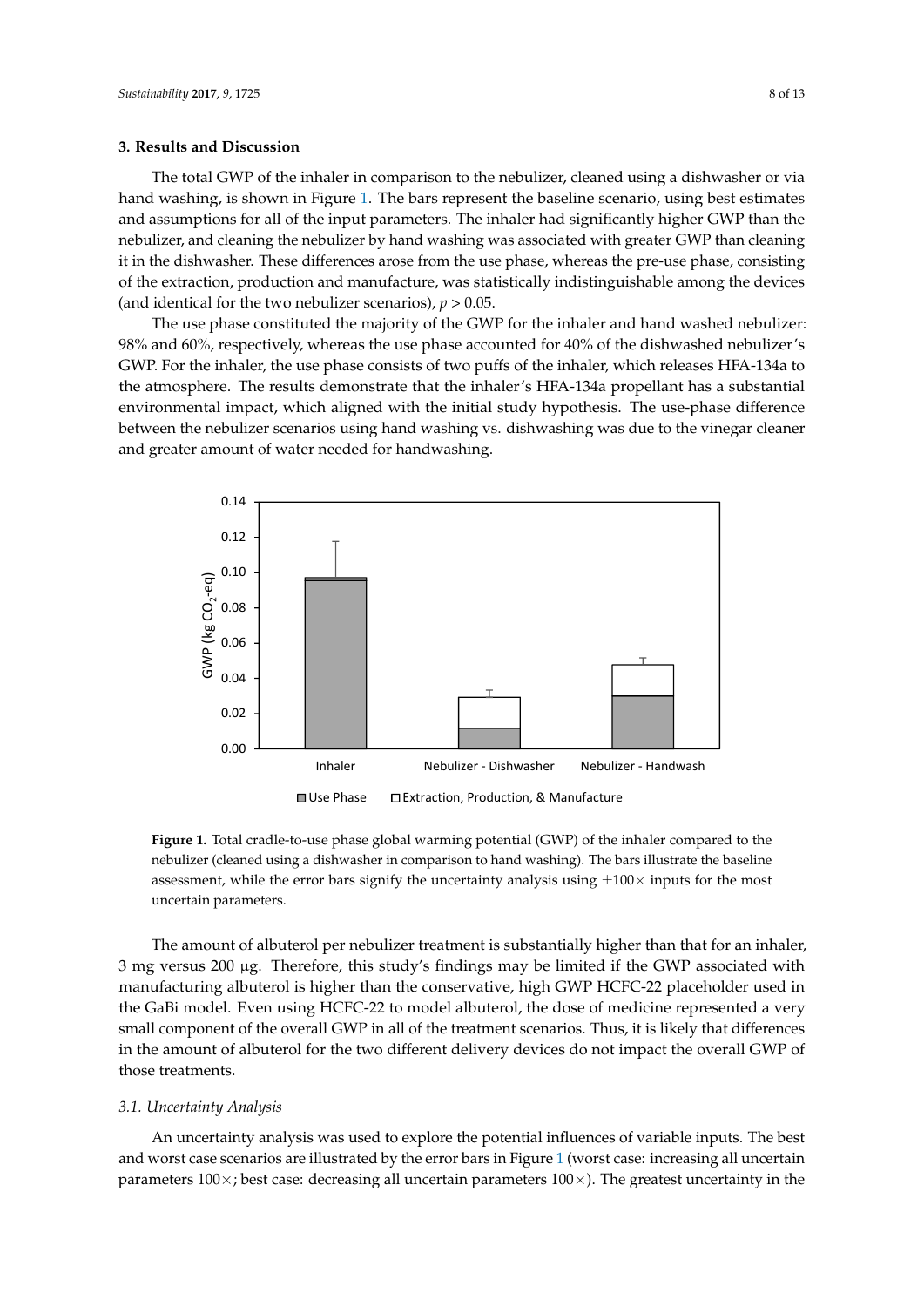analysis stemmed from assumptions made about the individual component manufacturing processes, as detailed in the following sections. The GWP of the device scenarios relative to the others did not *change, even assuming very high (* $\pm 100 \times s$ *) variation in input parameters.* 

## *3.2. Inhaler 3.2. Inhaler*

The majority of the uncertainty in the inhaler LCA values was associated with the details The majority of the uncertainty in the inhaler LCA values was associated with the details concerning the manufacturing processes, including the compressed air for albuterol sulfate production, the electricity and compressed air for the ferrule, the electricity for the spring, the electricity and thermal energy for the valve stem, and the electricity for nitrile rubber components. As part of the uncertainty analysis,  $\pm 100 \times s$  differences in these manufacturing input values were evaluated. As show[n](#page-7-0) in Figure 1,  $100 \times$  increase in all uncertain values (worst case) increased the inhaler's total GWP by 21%, while  $100\times$  decrease (best case) led to 0.2% reduction in GWP.

Figure 2 illustrates the influence of uncertainty on the relative distribution of GWP by inhaler Figure [2 i](#page-8-0)llustrates the influence of uncertainty on the relative distribution of GWP by inhaler component. In the +100×s uncertainty scenario, the production of the spring (part of the metering component. In the +100×s uncertainty scenario, the production of the spring (part of the metering valve) represented the major difference in the relative distribution, and in the total GWP, as its GWP alone increased by 93%. This large increase in GWP was surprising because the spring has a small alone increased by 93%. This large increase in GWP was surprising because the spring has a small mass compared to the rest of the MDI components. mass compared to the rest of the MDI components.

<span id="page-8-0"></span>

components of the metered dose inhaler. The three scenarios shown represent the baseline case using best estimates and assumptions, a worst case (100 $\times$  increase in uncertain parameter inputs), and a best case (100 $\times$  decrease in uncertain parameter inputs). Note that the GWP associated with the active substance was small compared to other components, and is not visible in the figure. substance was small compared to other components, and is not visible in the figure. **Figure 2.** Relative distribution of global warming potential (GWP) associated with the major

In addition to the uncertainty associated with the quantitative inputs noted above, uncertainty  $I_{\text{tot}}$ in the LCA model stemmed mainly from the processes used for production of albuterol and the late of the late of the late of the late of the late of the late of the late of the late of the late of the late of the late of th polymerization process of nitrile rubber. Throughout the analysis, HCFC-22 was used as the polymerization process of nitrile rubber. Throughout the analysis, HCFC-22 was used as the placeholder for albuterol sulfate. This modeling approach clearly introduced inaccuracy into the placeholder for albuterol sulfate. This modeling approach clearly introduced inaccuracy into the absolute values of the LCA model outputs; however, the GWP associated with albuterol production absolute values of the LCA model outputs; however, the GWP associated with albuterol production was not appreciable in the analysis as it was quite small in comparison to other components.

The nitrile rubber manufacturing process includes six phases (polymerization, recovery, blending, blending, coagulation, dewatering, and drying [21]), but was simplified into a single phase because the inputs and outputs of each phase could not be accurately determined. Several of the manufacturing processes, such as aluminum sheet stamping and bending, stainless steel deep drawing, and auto coagulation, dewatering, and drying [\[21\]](#page-12-6)), but was simplified into a single phase because the details of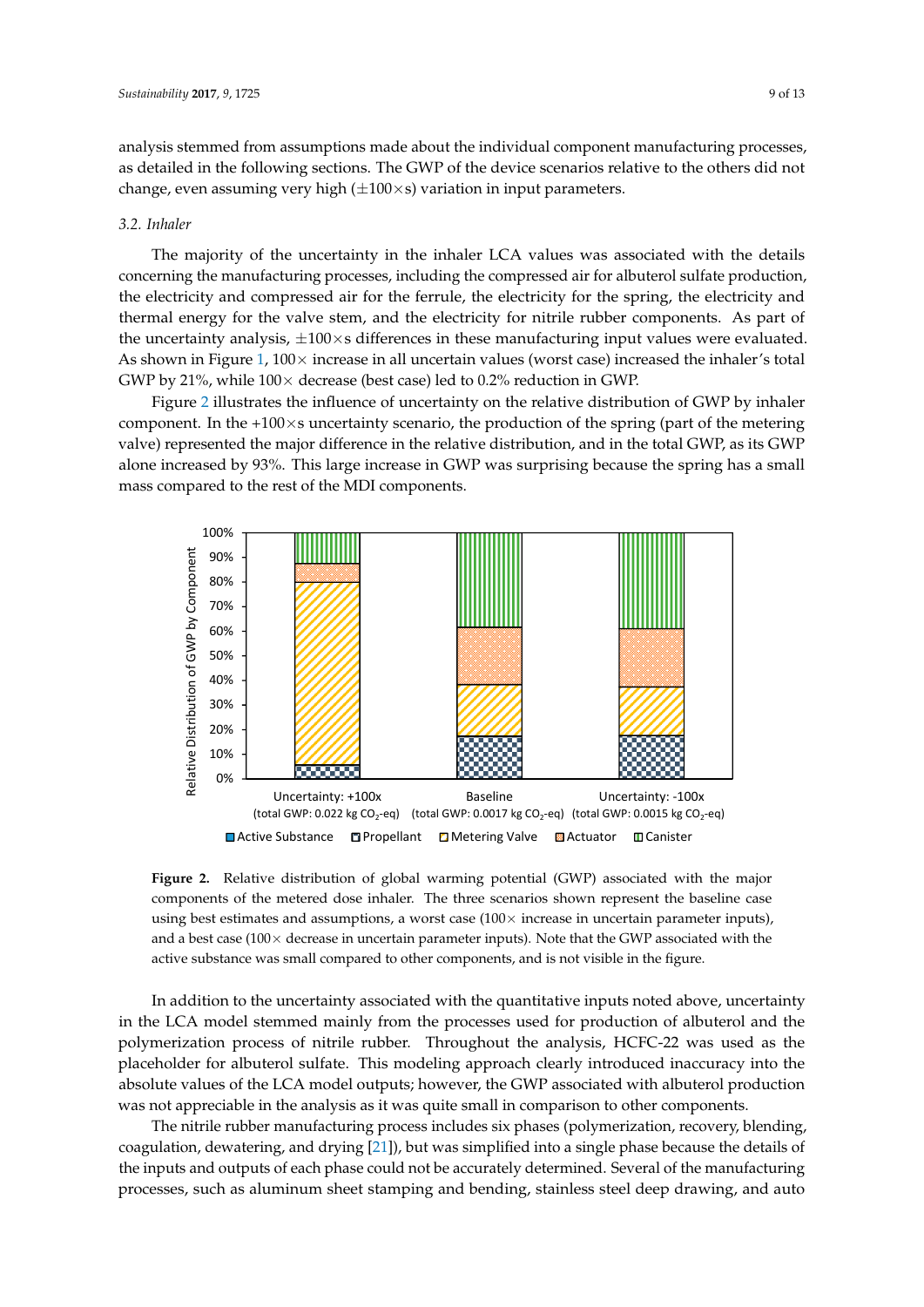coiling were not available in GaBi; thus, the values for the inputs and outputs were obtained from similar processes built into the database. The aluminum sheet stamping and bending values were modeled after the steel sheet stamping and bending process. As aluminum is less dense than steel, some of these values may actually be less. The opposite may be true for the stainless steel deep drawing, where the GaBi-defined aluminum deep drawing process was used as the model for the steel process. Auto coiling is essentially a machine that bends a steel wire into a spring, so it was represented in the model as a stamping and bending process.

The materials and associated manufacturing processes for the HFA 134a propellant and the The materials and associated manufacturing processes for the HFA 134a propellant and the polypropylene, steel, and aluminum components were readily available in the GaBi database; thus the polypropylene, steel, and aluminum components were readily available in the GaBi database; thus modeling of these components was associated with low uncertainty.

## *3.3. Nebulizer 3.3. Nebulizer*

The greatest uncertainty in the nebulizer data arose from the quantities of electricity needed for The greatest uncertainty in the nebulizer data arose from the quantities of electricity needed for the manufacturing of components including the stator coils and core, parts of the rotor (ball bearings the manufacturing of components including the stator coils and core, parts of the rotor (ball bearings and central drive shaft), power cord, and assembly of the nebulizer. As shown in Figure [1,](#page-7-0) a  $100 \times$ increase in all uncertain parameters (worst case) increased the inhaler's GWP by 8% (14% for the dishwashing scenario), while a  $100\times$  decrease (best case) led to 0.3% reduction in GWP (0.4% for the dishwashing scenario). Figure 3 illustrates that the relative distribution of GWP by nebulizer dishwashing scenario). Figure 3 i[llu](#page-9-0)strates that the relative distribution of GWP by nebulizer component remained relatively constant as uncertain parameters varied. This suggests that the LCA component remained relatively constant as uncertain parameters varied. This suggests that the LCA outcome may not be particularly sensitive to any given uncertain parameter. outcome may not be particularly sensitive to any given uncertain parameter.

<span id="page-9-0"></span>

**Figure 3.** Relative distribution of global warming potential (GWP) associated with the major **Figure 3.** Relative distribution of global warming potential (GWP) associated with the major components of the electric nebulizer. The three scenarios shown represent the baseline case using best components of the electric nebulizer. The three scenarios shown represent the baseline case using best estimates and assumptions, a worst case (100× increase in uncertain parameter inputs), and a best case (100× decrease in uncertain parameter inputs). (100× decrease in uncertain parameter inputs).

In addition to the uncertainty associated in the quantitative inputs noted above, the bulk of the In addition to the uncertainty associated in the quantitative inputs noted above, the bulk of the uncertainty associated with the nebulizer analysis was attributed to the manufacturing of the induction  $\frac{1}{100}$ motor. Most of the motor processes were not built into the GaBi database, so it was assumed that the system inputs included the constituent material (e.g., steel or PVC) and electricity, with an output of the respective nebulizer component. This assumption was made for the stator coils, stator core, power cord, ball bearings, central drive shaft, and the assembly of the entire device.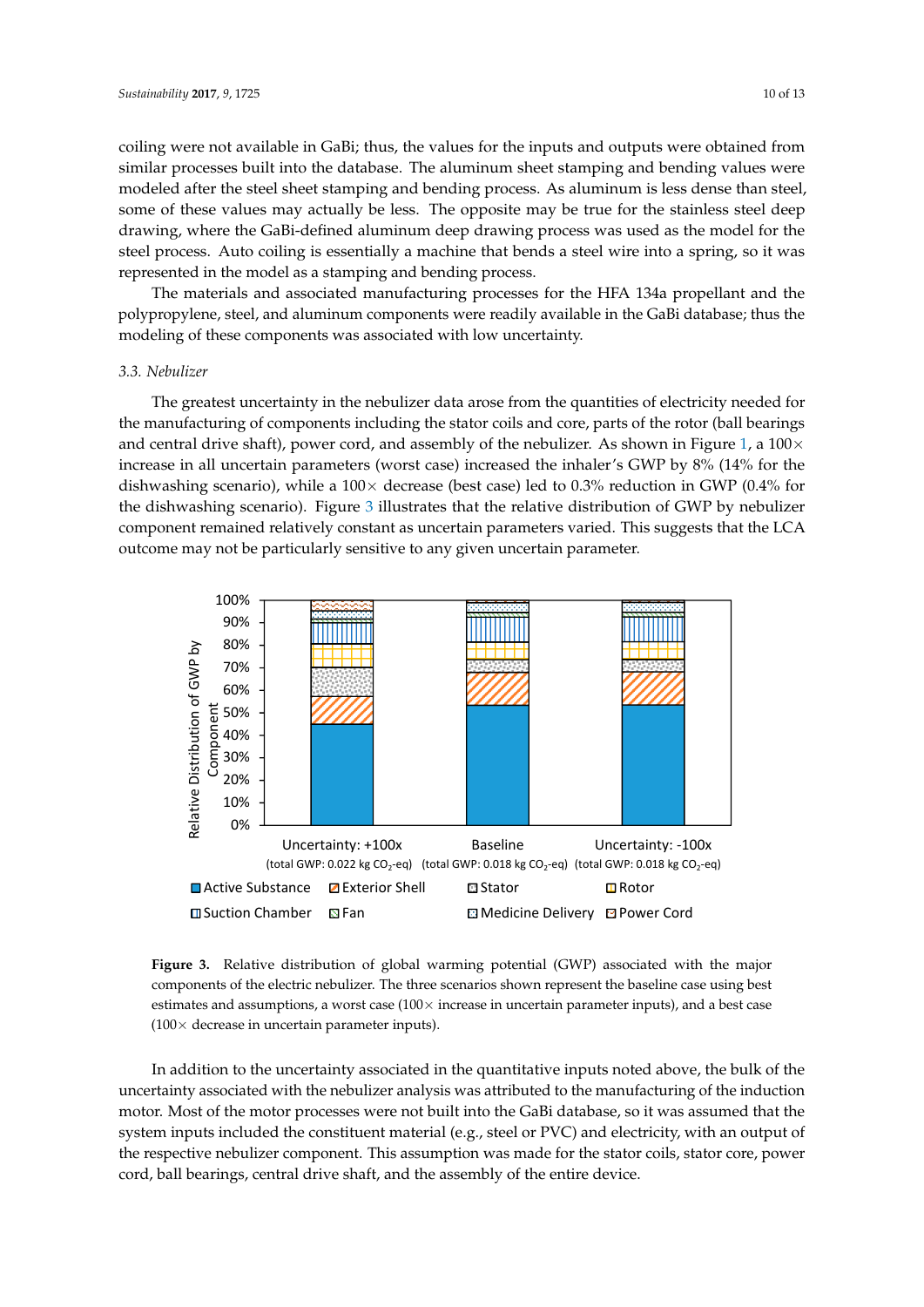#### *3.4. Breakeven Analysis*

A breakeven analysis was performed to determine the point of GWP equivalency between cleaning the nebulizer mouthpiece using dishwashing versus by hand washing (Figure [4\)](#page-10-0). Using the baseline case (best estimates and assumptions), when the mouthpiece accounted for 10.3% of the dishwasher load, the use phase GWP for dishwashing was equivalent to the use phase GWP for hand washing. Accordingly, when cleaning the mouthpiece as part of a full dishwasher load (mouthpiece accounting for <10.3% of the load), dishwashing was more effective. However, less GWP resulted from handwashing the mouthpiece in comparison to washing it in a relatively empty dishwasher (mouthpiece accounting for  $>10.3$ % of the load). In the event that the amount of soap and water used for handwashing doubled, the breakeven point was 17.0% of the dishwasher's load allocated for the mouthpiece (i.e., the dishwasher was more effective comparatively). Alternately, 7.0% was the mouthpiece (i.e., the dishwasher was more effective comparatively). Alternately, 7.0% was the breakeven point for the mouthpiece's allocation of the dishwasher load when hand washing inputs of soap and water were both halved.

<span id="page-10-0"></span>

in the dishwasher as a function of proportion of dishwasher space allocated for the mouthpiece. The horizontal lines represent three hand washed mouthpiece scenarios: baseline case using best The horizontal lines represent three hand washed mouthpiece scenarios: baseline case using best estimates and assumptions, double water and soap inputs, and half water and soap inputs. **Figure 4.** Breakeven analysis showing the global warming potential (GWP) of the nebulizer cleaned

#### **4. Conclusions**

**4. Conclusions**  processes and develop more eco-friendly alternatives. LCAs may also be of use to healthcare providers choosing between equivalent treatment options by helping them to consider the environmental impact of public health practices. This comparative LCA demonstrated that the Proventil® HFA inhaler accounts for significantly greater cradle to use global warming potential (GWP) than the DeVilbiss Pulmo-Aide® electric nebulizer. The inhaler's GWP, 0.0972 kg CO<sub>2</sub>-eq, was greater than the nebulizer's even when uncertain parameters were varied  $\pm 100\times$ . This finding is based on the conservative estimate of equivalency between two inhaler puffs and a single nebulizer treatment, whereas disproportionately more puffs are often needed in treatments of more severe asthma exacerbations. The total GWP for the electric nebulizer was 0.0294 kg  $CO<sub>2</sub>$ -eq, assuming that the mouthpiece was cleaned in a dishwasher, while it was 0.0477 kg CO<sub>2</sub>-eq when the nebulizer mouthpiece was hand washed between uses. No statistical difference was observed in the devices' pre-use (extraction, production, and manufacturing) phase. The use phase of the inhaler accounted for 96% of the GWP, stemming from the release of the HFA 134a propellant used to deliver the drug. When uncertain parameters were Medical device manufacturers can benefit from using life cycle assessment (LCA) to optimize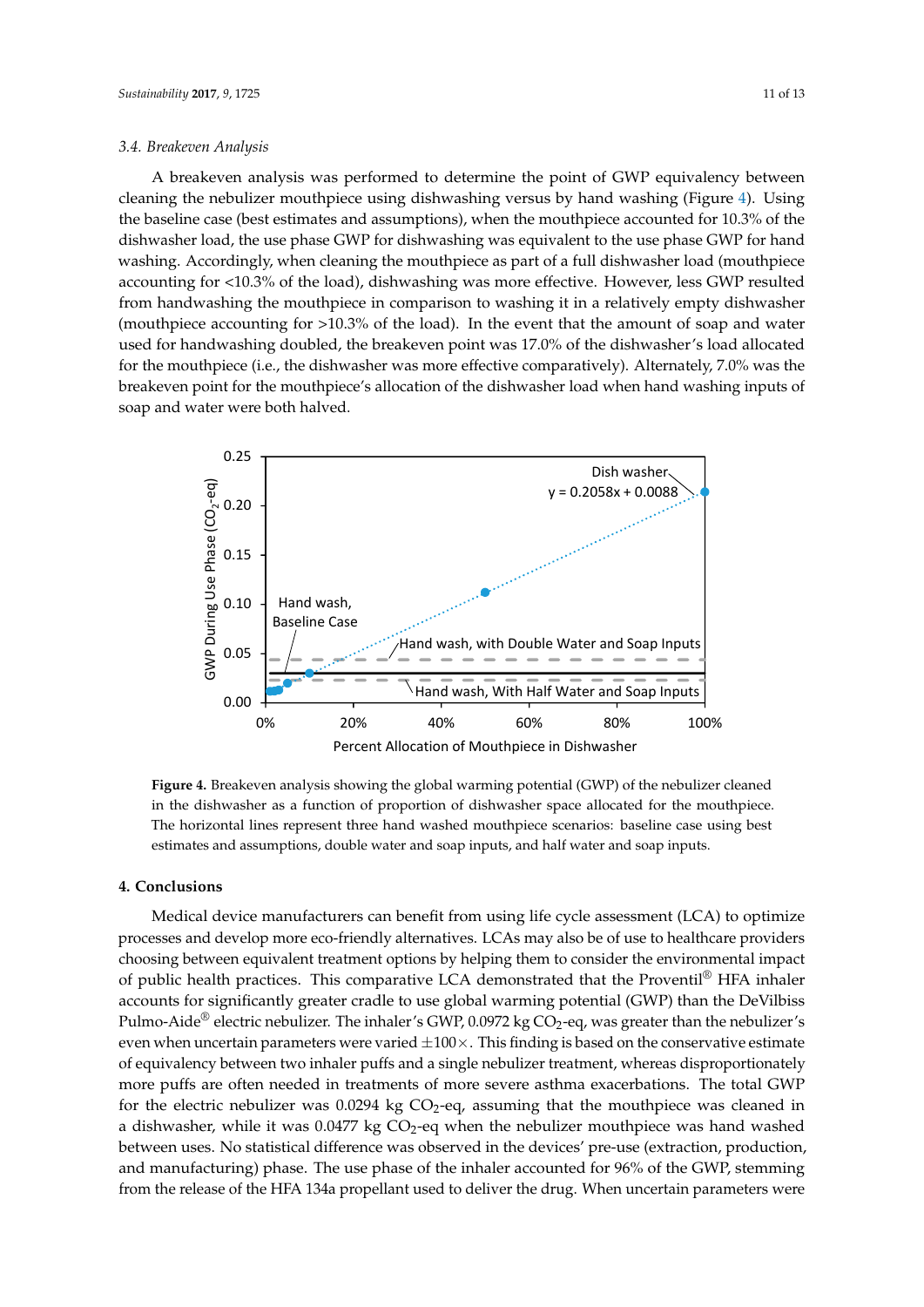adjusted  $\pm 100 \times$ , the trend in GWP among the scenarios modeled, inhaler > hand washed nebulizer > dishwashed nebulizer remained consistent. When the mouthpiece of the nebulizer accounted for 10% of a dishwasher load, it broke even with the GWP of the hand washed scenario (7–17% of the dishwasher load using scenarios with double and half use of soap and water during handwashing, respectively).

**Supplementary Materials:** The following are available online at [www.mdpi.com/2071-1050/9/10/1725/s1,](www.mdpi.com/2071-1050/9/10/1725/s1) Figure S1: (a) DeVilbiss Pulmo-Aide® electric nebulizer and (b) Proventil® HFA metered dose inhaler, Figure S2: LCA inventory for the manufacturing and use of a metered dose inhaler (MDI), Figure S3: LCA inventory for the manufacturing and use of an electric nebulizer when it is washed by hand, Figure S4: LCA inventory for the manufacturing and use of an electric nebulizer when it is washed in a dishwasher.

**Acknowledgments:** This project was funded by the Marquette University Opus College of Engineering Undergraduate Research Program.

**Author Contributions:** All authors conceived and designed the project approach; B.G. performed the LCA modeling and analyzed the data with B.K.M. and L.O.; B.G. and B.K.M. wrote the paper with contributions from L.O.

**Conflicts of Interest:** The authors declare no conflict of interest. The funding sponsors had no role in the design of the study; in the collection, analyses, or interpretation of data; in the writing of the manuscript, and in the decision to publish the results.

## **References**

- <span id="page-11-0"></span>1. World Health Organization. WHO Calls for Urgent Action to Protect Health from Climate Change. 2016. Available online: <http://www.who.int/globalchange/global-campaign/cop21/en/> (accessed on 9 June 2017).
- <span id="page-11-1"></span>2. Chung, J.W.; Meltzer, D.O. Estimate of the carbon footprint of the US health care sector. *J. Am. Med. Assoc.* **2009**, *302*, 1970–1972. [\[CrossRef\]](http://dx.doi.org/10.1001/jama.2009.1610) [\[PubMed\]](http://www.ncbi.nlm.nih.gov/pubmed/19903917)
- 3. Sherman, J.; Le, C.; Eckelman, M. Life cycle greenhouse gas emissions of anesthetic drugs. *Anesth. Analg.* **2012**, *114*, 1086–1090. [\[CrossRef\]](http://dx.doi.org/10.1213/ANE.0b013e31824f6940) [\[PubMed\]](http://www.ncbi.nlm.nih.gov/pubmed/22492186)
- <span id="page-11-2"></span>4. Hertwich, E.G.; Peters, G.P. Carbon footprint of nations: A global, trade-linked analysis. *Environ. Sci. Technol.* **2009**, *43*, 6414–6420. [\[CrossRef\]](http://dx.doi.org/10.1021/es803496a) [\[PubMed\]](http://www.ncbi.nlm.nih.gov/pubmed/19746745)
- <span id="page-11-3"></span>5. Thiel, C.L.; Eckelman, M.; Guido, R.; Huddleston, M.; Landis, A.E.; Sherman, J.; Shrake, S.O.; Copley-woods, N.; Bilec, M.M. Environmental impacts of surgical procedures: Life cycle assessment of hysterectomy in the United States. *Environ. Sci. Technol.* **2015**, *49*, 1779–1786. [\[CrossRef\]](http://dx.doi.org/10.1021/es504719g) [\[PubMed\]](http://www.ncbi.nlm.nih.gov/pubmed/25517602)
- <span id="page-11-4"></span>6. Eckelman, M.; Mosher, M.; Sherman, J. Comparative life cycle assessment of disposable and reusable laryngeal mask airways. *Anesth. Analg.* **2012**, *114*, 1067–1072. [\[CrossRef\]](http://dx.doi.org/10.1213/ANE.0b013e31824f6959) [\[PubMed\]](http://www.ncbi.nlm.nih.gov/pubmed/22492190)
- <span id="page-11-5"></span>7. ISO. *Environmental Mangement—Life Cycle Assessment—Principles and Framework*, 2nd ed.; International Organization for Standardization: Genève, The Switzerland, 2006.
- <span id="page-11-6"></span>8. Aït-Khaled, N.; Enarson, D.; Bousquet, J. Chronic respiratory diseases in developing countries: The burden and strategies for prevention and management. *Bull. World Health Organ.* **2001**, *79*, 971–979. [\[CrossRef\]](http://dx.doi.org/10.1590/S0042-96862001001000011) [\[PubMed\]](http://www.ncbi.nlm.nih.gov/pubmed/11693980)
- 9. Lozano, R.; Naghavi, M.; Foreman, K.; Lim, S.; Shibuya, K.; Aboyans, V.; Abraham, J.; Adair, T.; Aggarwal, R.; Ahn, S.Y.; et al. Global and regional mortality from 235 causes of death for 20 age groups in 1990 and 2010: A systematic analysis for the Global Burden of Disease Study 2010. *Lancet* **2012**, *380*, 2095–2128. [\[CrossRef\]](http://dx.doi.org/10.1016/S0140-6736(12)61728-0)
- <span id="page-11-7"></span>10. Burney, P.; Jarvis, D.; Perez-Padilla, R. The global burden of chronic respiratory disease in adults. *Int. J. Tuberc. Lung Dis.* **2015**, *19*, 10–20. [\[CrossRef\]](http://dx.doi.org/10.5588/ijtld.14.0446) [\[PubMed\]](http://www.ncbi.nlm.nih.gov/pubmed/25519785)
- <span id="page-11-8"></span>11. Patel, J.G.; Nagar, S.P.; Dalal, A.A. Indirect costs in chronic obstructive pulmonary disease: A review of the economic burden on employers and individuals in the United States. *Int. J. Chron. Obstr. Pulm. Dis.* **2014**, *9*, 289–300. [\[CrossRef\]](http://dx.doi.org/10.2147/COPD.S57157) [\[PubMed\]](http://www.ncbi.nlm.nih.gov/pubmed/24672234)
- <span id="page-11-9"></span>12. DeVilbiss Healthcare. Pulmo-Aide(R) Compressor Nebulizer System. Available online: [https://www.](https://www.bpimedicalsupply.com/mm5/pdf/devilbiss-pulmoaide-compressor.pdf) [bpimedicalsupply.com/mm5/pdf/devilbiss-pulmoaide-compressor.pdf](https://www.bpimedicalsupply.com/mm5/pdf/devilbiss-pulmoaide-compressor.pdf) (accessed on 5 December 2016).
- <span id="page-11-10"></span>13. Purewal, T.S.; Grant, D.J.W. *Metered Dose Inhaler Technology*, 1st ed.; Interpharm/CRC: Boca Raton, FL, USA, 1998.
- <span id="page-11-11"></span>14. Corr, S.; Noakes, T.J. Composition Comprising Salbutamol Sulphate. Patent WO2,013,054,135, 18 April 2013.